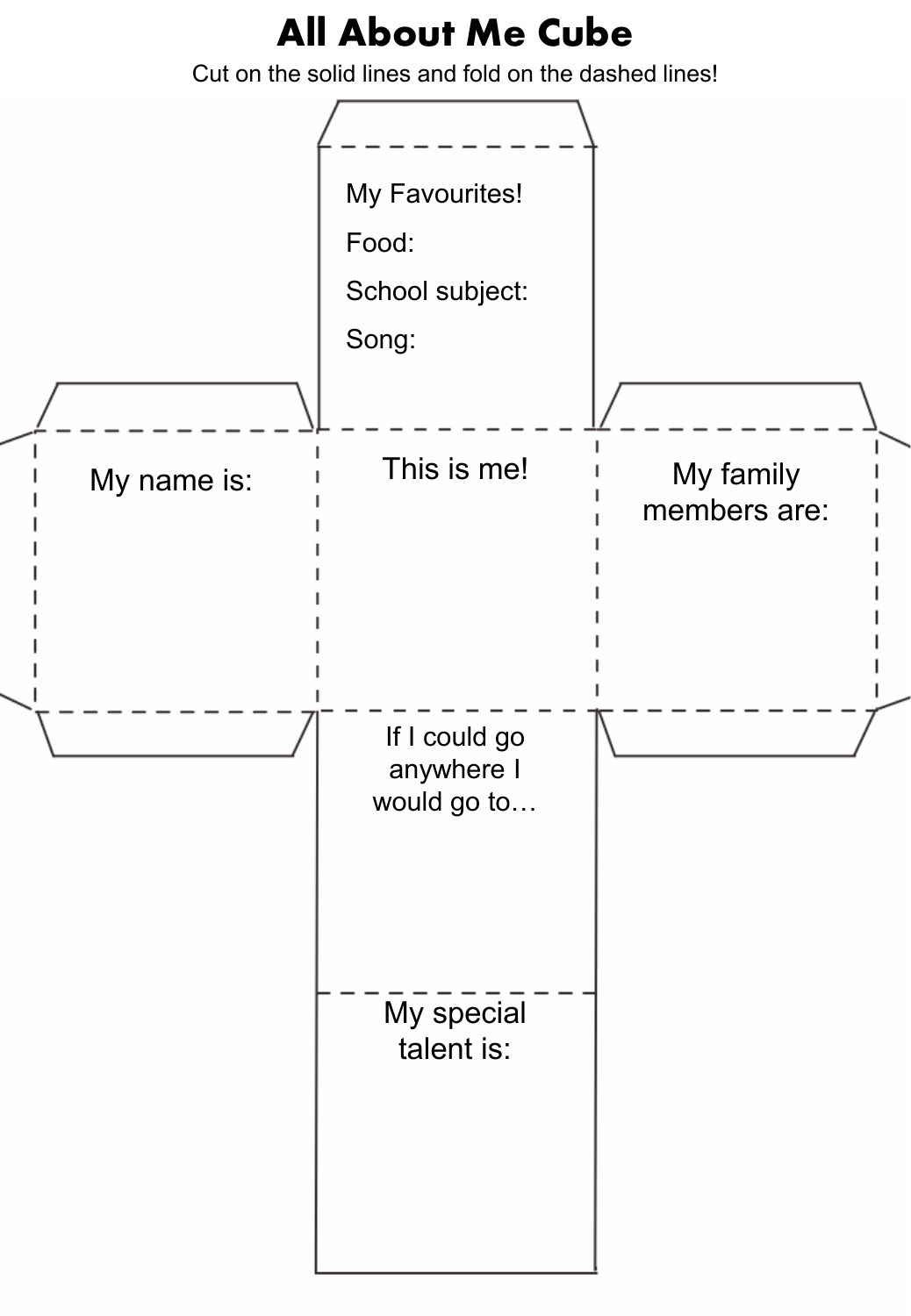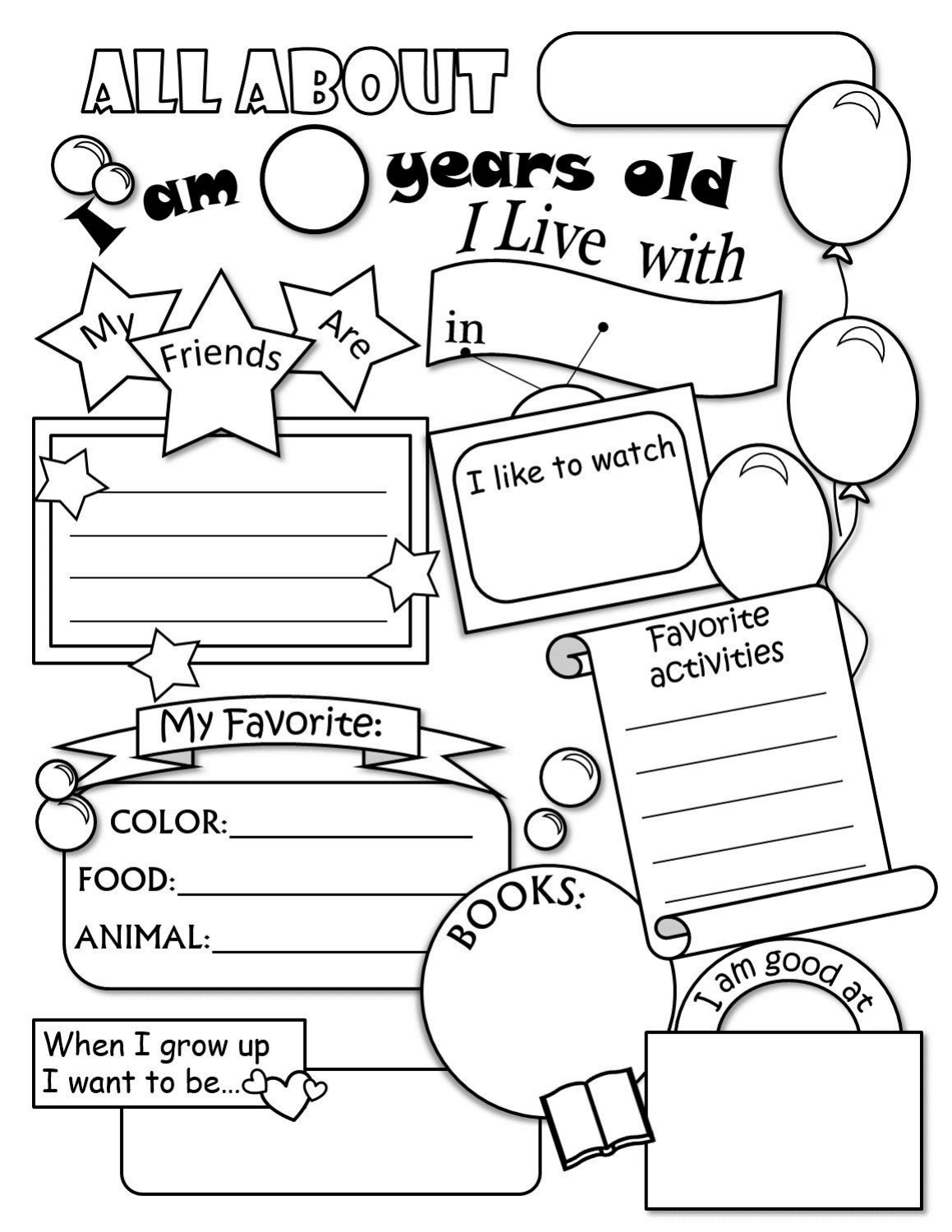Figure Me Out!



| My age is                                     | My shoe size is                            | My height is                               |
|-----------------------------------------------|--------------------------------------------|--------------------------------------------|
| My favourite<br>number is                     | This is me!                                | The day of the<br>month I was born<br>IS   |
| The number of<br>pets I have is               |                                            | The number of<br>kids in my class is       |
| The number of<br>favourite foods I<br>have is | The number of<br>places I've<br>visited is | The number of<br>people in my<br>family is |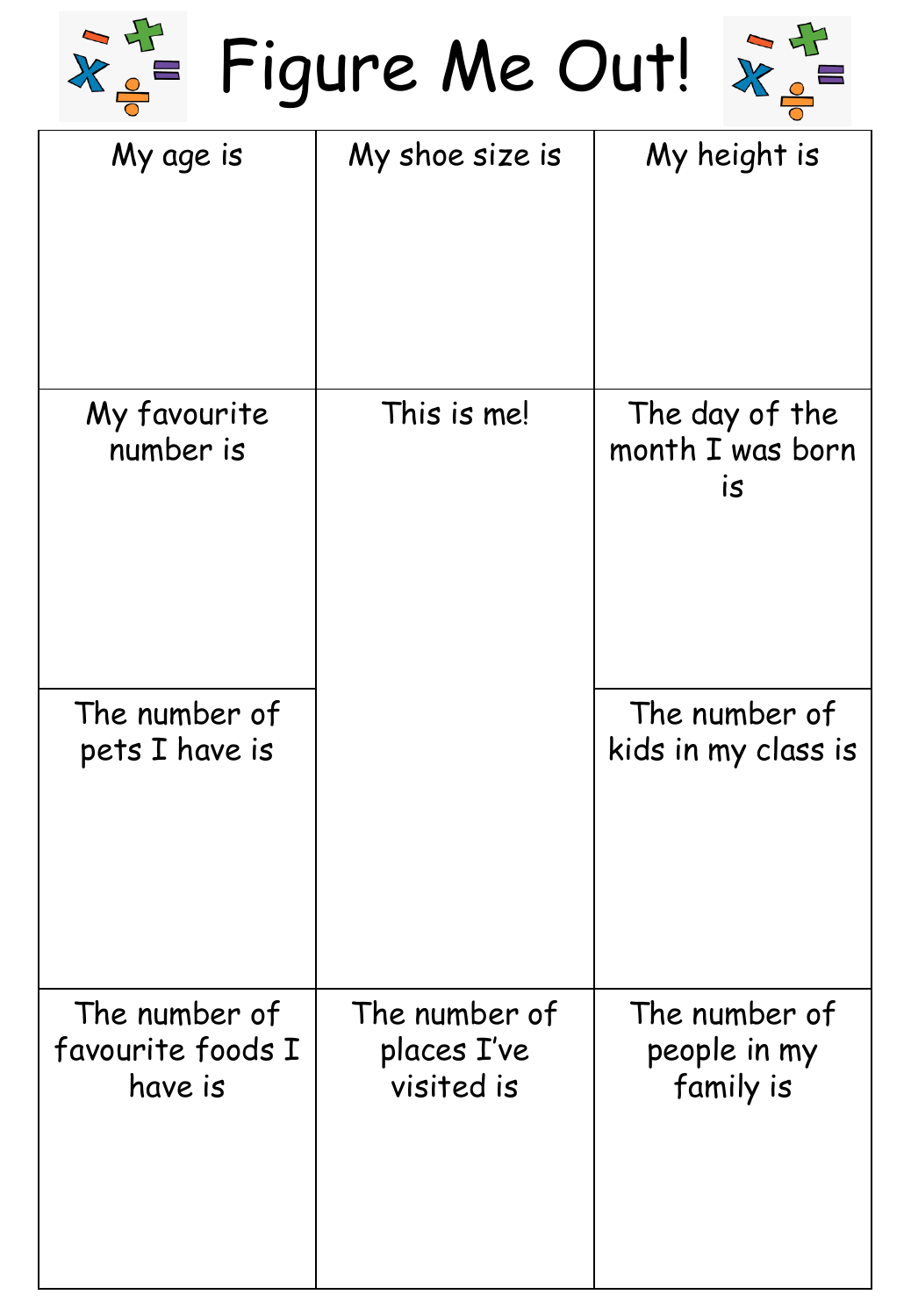

## **HOW TO BE A GREAT FRIEND WORD SEARCH**

Find each of the words about important friendship qualities hidden below.

| E | E            | Α | T | Η | 0 | U | G | Η | T                | F | U | L                | Α | Г |
|---|--------------|---|---|---|---|---|---|---|------------------|---|---|------------------|---|---|
| C | V            | N | E | I | L | L | 0 | Т | G                | G | T | D                | L | Η |
| 0 | E            | F | 0 | А | N | Ι | U | E | Т                | С | N | G                | N | E |
| N | I            | V | Υ | I | U | S | N | F | L                | G | N | N                | Μ | L |
| F | Η            | 0 | I | R | Т | E | Ε | U | Н                | Ι | V | Ρ                | S | 0 |
| I | L            | 0 | R | T | R | Α | F | Ρ | V                | Т | Α | I                | G | С |
| D | B            | L | N | О | C | Н | C | I | Α                | Т | U | N                | F | L |
| E | $\, {\bf R}$ | A | U | E | T | E | G | I | $\rm H$          | R | I | $\, {\mathbb R}$ | 0 | S |
| N | Α            | S | Κ | I | S | R | Т | E | N                | R | Α | V                | Т | D |
| T | V            | Α | Α | F | O | T | T | O | Α                | U | I | B                | N | T |
| I | E            | F | U | F | I | I | O | С | $\, {\mathbb R}$ | N | M | I                | Г | G |
| Α | C            | N | R | I | C | О | I | E | G                | Ρ | Κ | Μ                | Ρ | E |
| L | N            | Т | R | U | S | T | W | 0 | R                | Т | Η | Υ                | 0 | C |
| Υ | Α            | C | 0 | N | S | I | D | E | $\, {\bf R}$     | Α | T | E                | S | C |
| E | E            | Α | L | I | S | Τ | Ε | N | E                | R | M | G                | L | U |

| <b>WORDS TO FIND</b>  |            |             |             |  |  |  |
|-----------------------|------------|-------------|-------------|--|--|--|
| brave                 | empathetic | honest      | loyal       |  |  |  |
| caring                | faithful   | inseparable | protective  |  |  |  |
| communication         | forgiving  | kind        | thoughtful  |  |  |  |
| confidential<br>funny |            | listener    | truthful    |  |  |  |
| considerate           | generous   | loving      | trustworthy |  |  |  |